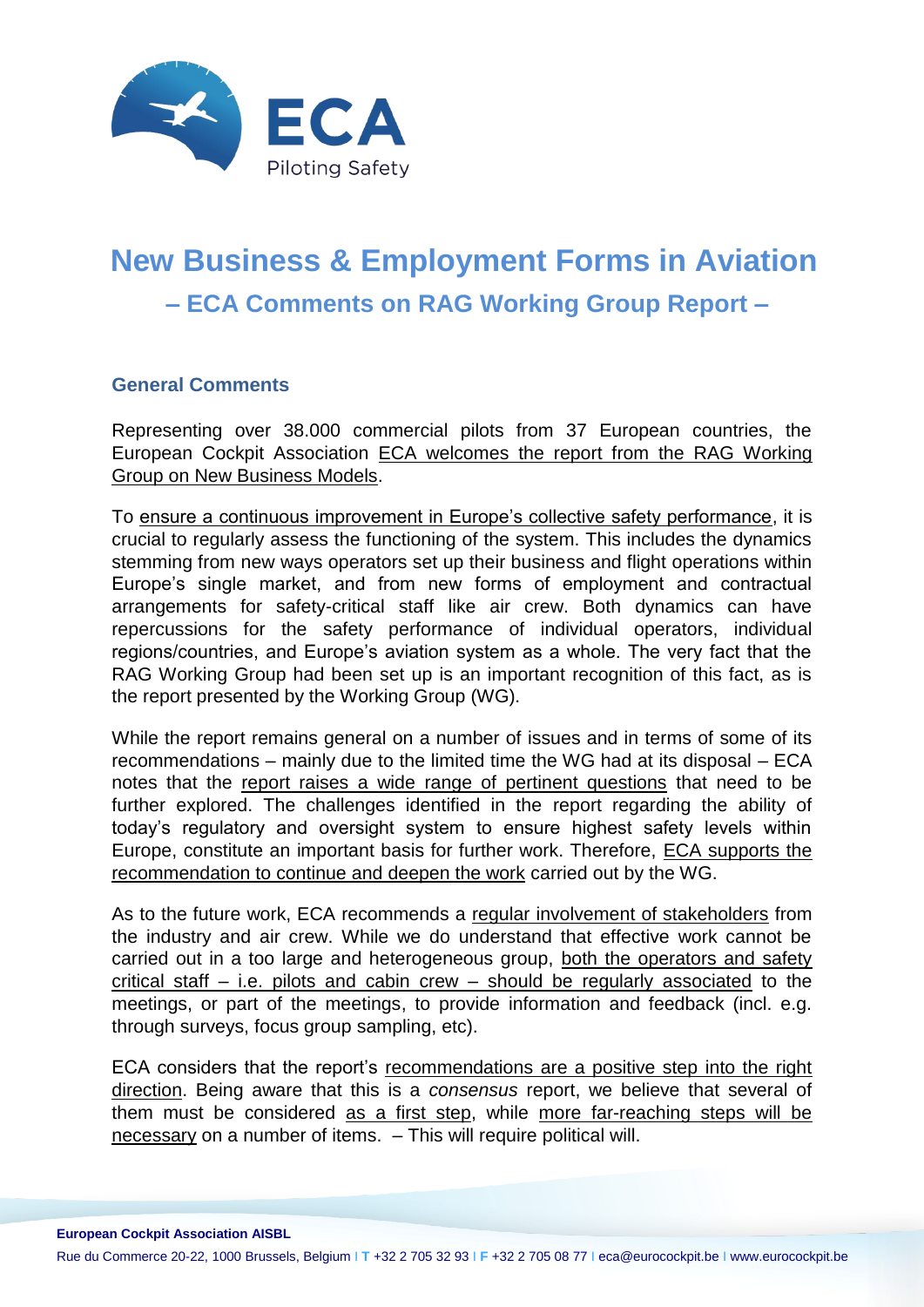## **Objective of the WG / Core Areas for further Discussion & Research**

ECA welcomes that the WG found an "agreed understanding of the associated risks to aviation safety" created by new business and employment forms. Given the different natures, approaches and resources of National Aviation Authorities in Europe, this is an important step forward.

The report states that measures to mitigate safety risks are to be designed "without stifling innovation or competition in the market and to promote and ensure a common regulatory safety level playing field across the EU".

Guaranteeing a 'safety level playing field' is indeed crucial – not least to prevent that certain business set-ups and employment practices result in competitive advantages based on (less) safety, e.g. through 'rule shopping' for the most lenient safety oversight regime.

At the same time, certain forms of 'innovation' and 'competition' have the potential to put the safety of the system under too much strain and too much uncertainty – be it at individual, company, national and/or at European level. Simply allowing them to go ahead, while trying to 'catch up with the market' by building a flexible 'enabling' regulatory framework around such practices, does not seem a sensible way forward. In this context, the erosion of safety margins has to be a particular focus of concern.

ECA therefore recommends to continue the work with a spirit that goes beyond simply an 'enabling' logic, among others by exploring the need for setting limits to – or even prohibiting – certain practices that push the system too far.

As to the identified core areas for further discussion/research, ECA agrees that the applicable rules must be evaluated whether they are still 'fit for purpose'. This should not exclude the option of possible changes to those rules.

#### **Key Recommendations**

ECA welcomes that the WG puts forward several key recommendations – after only a few months of work and 3 meetings. All key recommendations make sense and are worth being taken forward, keeping in mind that this is a first step in a 'continuous improvement' process. Further steps – including more far-reaching ones – will need to be contemplated. (detailed comments see below).

#### **Cooperative Oversight & New NAA Skills**

While ECA is firmly convinced of the need to increase EASA's own resources, it has for long been also a firm supporter of [cooperative safety oversight,](https://www.eurocockpit.be/sites/default/files/eca_civil_aviation_legislation_and_oversight_13_1204_f-web.pdf) the pooling of NAA's oversight / inspection resources, and the adaptation of the skills of NAA personnel to assess the actual functioning of Safety Management Systems and to enable them to look beyond the surface of 'compliant paper work'. The revision of EASA's Basic Regulation will be an [opportunity to formalise this.](https://www.eurocockpit.be/sites/default/files/eca_position_paper_article_62_13_0423_f.pdf)

Therefore, ECA supports the recommendation made in this respect and recommends that EASA:

a) makes public the EASA Working Paper on Cooperative Safety Oversight and invites stakeholder comments on the measures contained in that paper;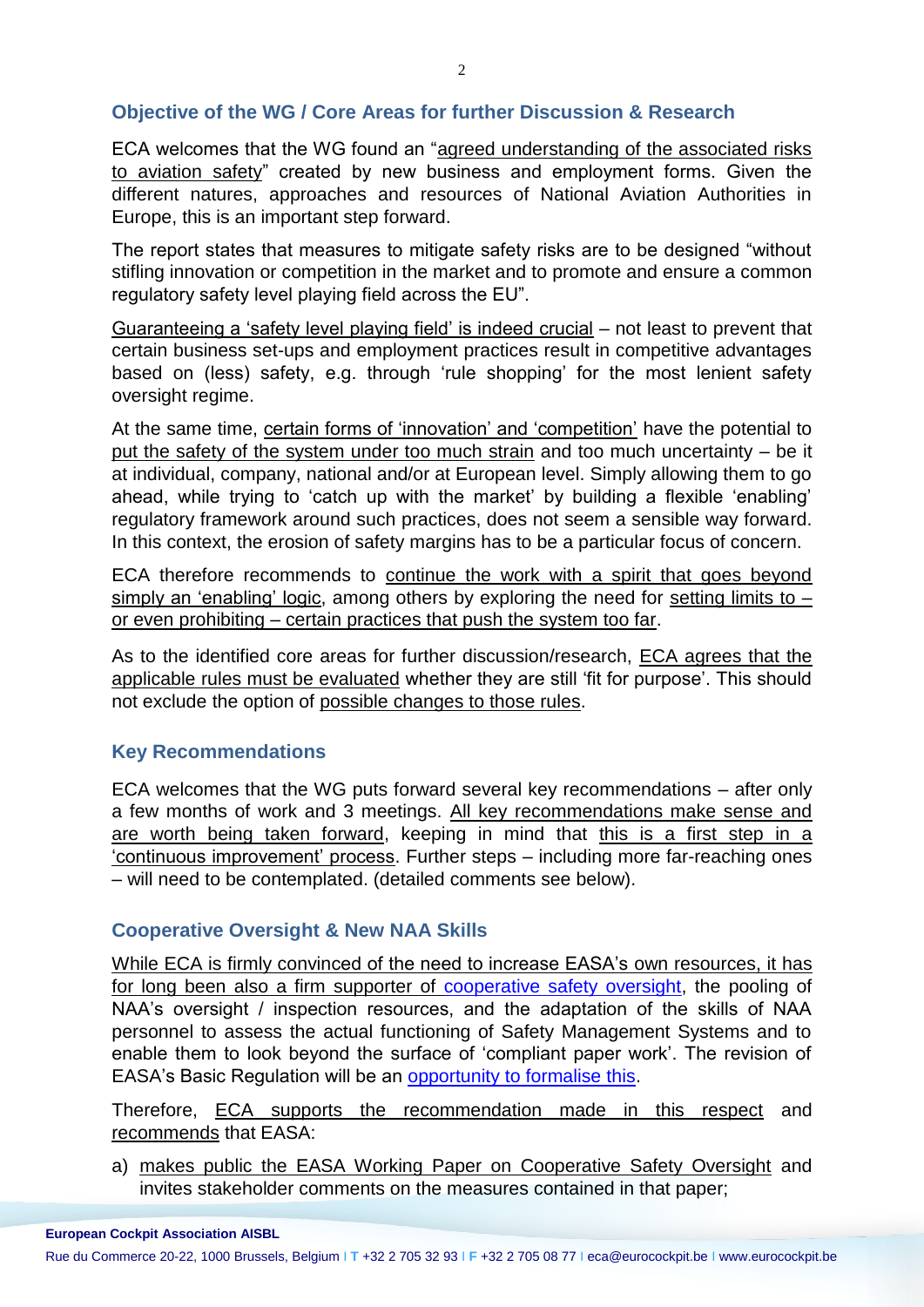- b) engages on an ad-hoc advisory basis stakeholders (incl. air crew) in the NAA group on cooperative safety oversight and, in particular, when designing the trial project on such oversight, in order to benefit from the experience of 'front-end' users, i.e. crews and operators.
- c) examines whether the proposed notification & information sharing system for "new long-term remote operations" is sufficient, and
- d) considers the establishment of a 'pressure test' to assess the real operational needs for an operator to set up remote operations – which are by definition more challenging to carry out safely and to oversee by a NAA (e.g. [Primera Air moving](https://www.eurocockpit.be/stories/20150408/the-little-differently-philosophy-of-primera-air)  [from Denmark to Latvia](https://www.eurocockpit.be/stories/20150408/the-little-differently-philosophy-of-primera-air) for operations that will rarely touch Latvian soil, or [Avies](https://www.eurocockpit.be/stories/20141106/safety-oversight-is-anybody-out-there)  [SA remote operations from Estonia](https://www.eurocockpit.be/stories/20141106/safety-oversight-is-anybody-out-there) which triggered numerous safety incidents).

# **Occurrence Reporting, Safety Culture & Just Culture**

As ECA has no detailed information on the 'anonymous survey on occurrence reporting' carried out by the Network of Analysts, we cannot provide comments. ECA invites EASA to share more information on this survey, to allow stakeholders to understand the rationale behind it and to give advice, if needed.

ECA strongly agrees that there is a need for NAAs to benchmark an operator's safety culture (in particular in an SMS driven system), as well as a need for European benchmark safety-performance data.

Mandatory and voluntary safety reporting is crucial in this respect, and the existence of a mature safety culture – based on Just Culture principles – is a key prerequisite for such reporting to actually take place. ECA considers that:

- a) Developing guidelines for NAAs on "acceptable levels of reporting" to serve as a performance indicator for NAAs – can be a good step forward, depending on how and where such levels are set. If not done appropriately, however, such levels & guidelines risk providing a false picture of the real safety performance of an organisation.
- b) Occurrence reports can be a useful performance indicator if a mature safety culture exists in an organisation. If it does not exist, they will be far less useful. The problem is that the maturity of a safety culture is hard to quantify, as it involves individual and collective behaviours and expectations, directly depends on (an equally hard to quantify) Trust, and goes well beyond documented procedures.
- c) To overcome this and to support NAAs in their oversight tasks, EASA and NAAs should explore the development of adequate tools to assess the safety culture in an organisation). Such assessments should be external to and independent from the organisation, i.e. provided by an external (and possibly certified) service provider, and be done on an initial and recurrent basis.
- d) In this respect, a common understanding and implementation of Just Culture<sup>1</sup>

**European Cockpit Association AISBL**

1

<sup>1</sup> See 'Just Culture' definition in the EU Occurrence Reporting Regulation [376/2014,](http://eur-lex.europa.eu/legal-content/EN/TXT/HTML/?uri=CELEX:32014R0376&from=EN) Art. 2(12): " 'just culture' means a culture in which front-line operators or other persons are not punished for actions, omissions or decisions taken by them that are commensurate with their experience and training, but in which gross negligence, willful violations and destructive acts are not tolerated."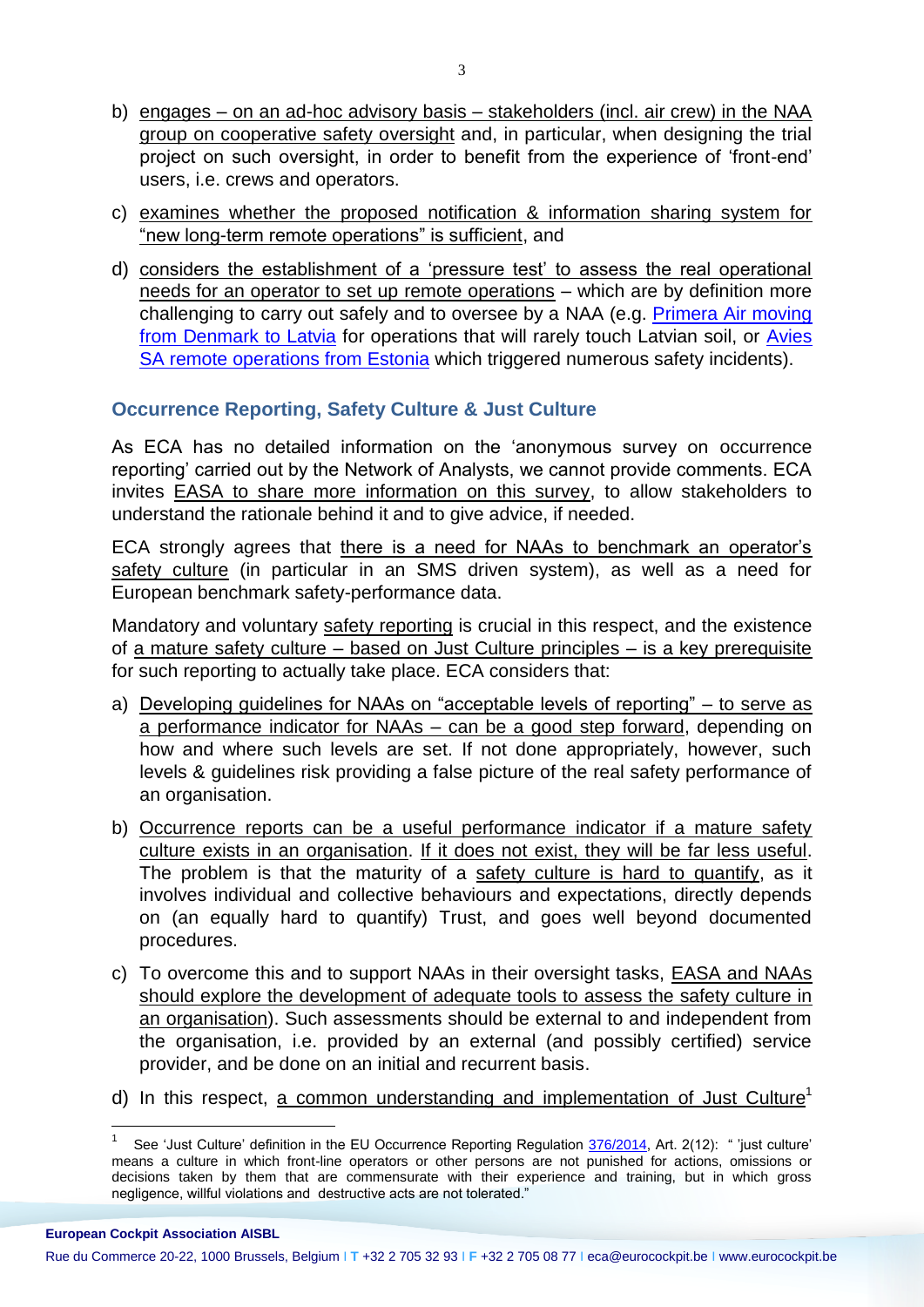needs to be established, as operators within the EU still use widely differing approaches, varying from non-punitive ones to approaches like "you will be held responsible for your action". In any case, a high level of trust must exist between management and air crews to achieve a good safety culture. To assess trust and culture within an organisation will require experts from other field (e.g. Psychology/ Sociology) to prevent simple "paper" compliance.

## **Atypical Employment Forms, SMS, Mobility & Working Environment**

ECA welcomes that atypical employment forms, that differ from the traditional openended direct employment with an airline, have been assessed by the WG.

The report acknowledges that such "different employment models within one organisation might have a potentially negative impact on the operator's safety culture and induce a potential risk of an unstable workforce." It also acknowledges that there can be a "correlation between different employment types [...] within one organisation (AOC holder) and levels of occurrence reporting."

It is therefore a logical and positive step to issue a short-term recommendation that an operator's SMS should capture the increased differences in employment forms, i.e. data by type of contract on occurrence reporting, fatigue reporting, sickness reporting, reports on turnover, FDM events etc. However,

- a) Given the nature of operators that usually make extensive use of such 'atypical' employment forms – combined with the often immature safety culture within such organisations – this recommendation is unlikely to generate meaningful data (using conventional data gathering approaches) and to help manage employment-status related safety risks.
- b) It will not capture the 'invisible' impact of atypical employment forms on a company's safety culture and on operational safety decisions, i.e. decisions that do not result in any reportable occurrence or any FDM event, but may reduce the safety margins. Cumulatively such incremental reductions may not become visible but may represent an increasing dilution of overall safety. In such cases, the decision-making in the cockpit may not be based solely on safety considerations, but commercial considerations may play a role that overshadows safety considerations. The [Ghent University study on atypical employment forms](https://www.eurocockpit.be/stories/20150212/dramatic-rise-in-self-employment-and-zero-hours-contracts-for-crew-on-european-airc) explains the link – and presents the related survey data – between atypical employment forms and safety decisions by pilots, due to what the report describes as a 'dependency' situation such employment forms can create. The study describes that such dependency can lead to crews prioritizing commercial aspects over safety aspects when taking safety critical operational decisions, or when deciding whether they are fit to fly. The study highlights, for example, that close to half of self-employed pilots (46.6%) disagree or strongly disagree with the statement 'I can amend the instructions of the airline based on e.g. objections regarding flight safety, liability, or regarding health & safety'. – Neither an improved SMS system, nor an occurrence reporting system will be able to capture this 'invisible' part of every-day safety decision-making, unless a company has a very mature and robust safety culture in place.

**European Cockpit Association AISBL**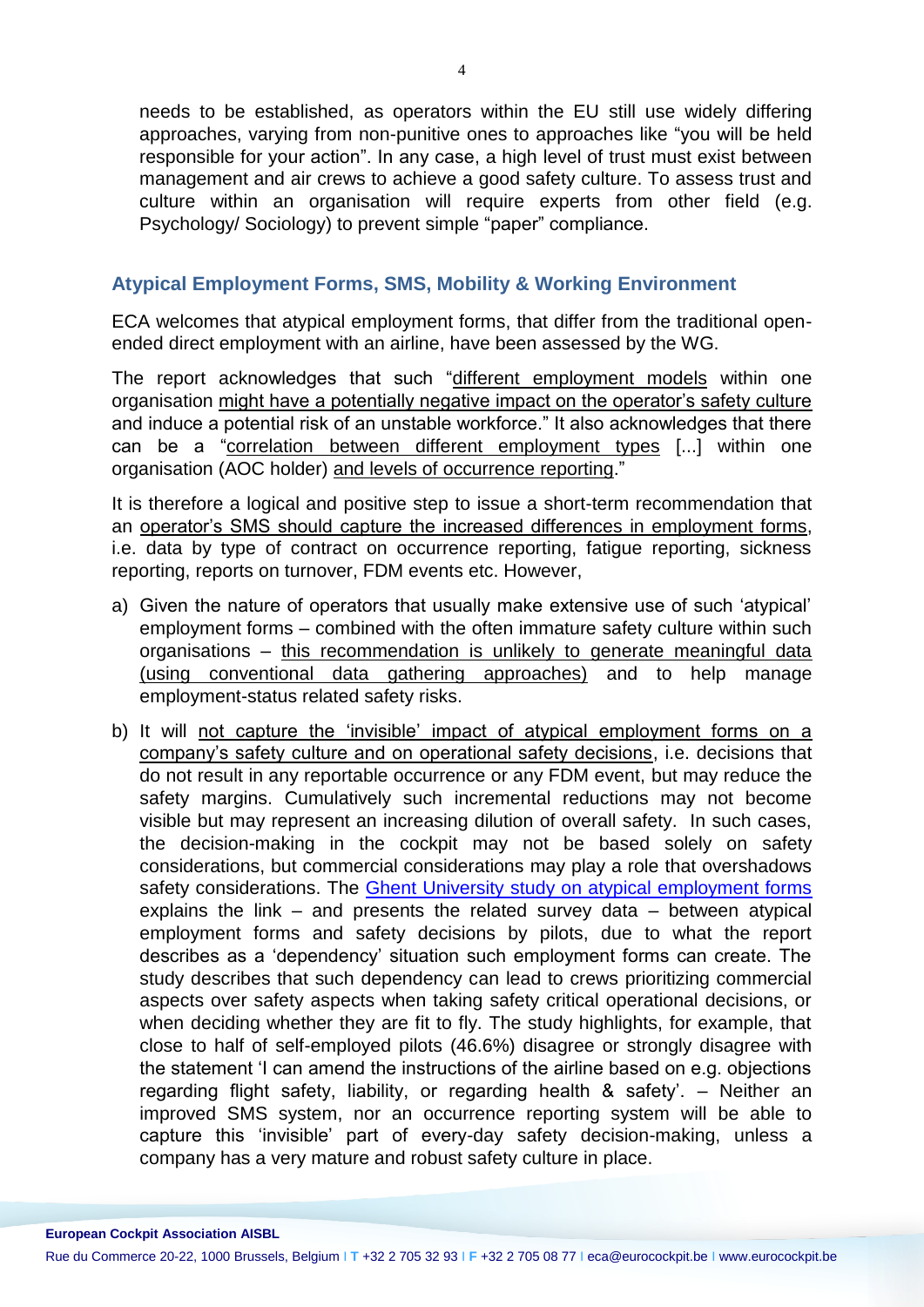- c) Hence, ECA recommends that further dedicated work and research is carried out on identifying such 'invisible' safety impacts of atypical employment forms on safety culture and on operational decision making.
- d) Part of this work should be a periodic and large scale EU-wide survey among pilots and cabin crew on the potential correlation between the crews' employment / contractual status and their day-to-day operational safety decisions as well as the organisational safety culture. Such a survey – which should be tendered out by the EU Institutions – would aim at gathering more extensive and more detailed / focussed evidence on potential safety implications of different employment models, and at making recommendations for further steps. Periodic sampling would enable progressive comparison to show trends and also the impact of any mitigating actions taken by regulators or operators.
- e) For this, it will be necessary to identify and categorise all different atypical employment forms, including self-employment, bogus self employment, and zerohour contracts. The RAG report only raises "temporary employment models, employment via employment agencies, pay-to-fly employment schemes", without mentioning these other employment / contractual formats. This will require the actual contracts and employment set-ups being evaluated in more detail, to assess the potential impact on safety decisions and safety culture..
- f) Improving an operator's SMS in terms of calibrating it to capture differences by type of employment will – as mentioned above – most likely only be of limited help for NAAs in their safety oversight tasks. ECA therefore recommends that the calibration of the operator's SMS is complemented by a legal obligation upon the operator to *demonstrate* to the NAA that its different employment types do not negatively affect the safety culture, day-to-day safety decisions by crews, and occurrence reporting. Such an obligation would not only make the NAA's oversight task easier, more efficient and reliable, but also provide to operators an incentive to proactively identify, manage and mitigate its hazards & risks (whilst it would not involve any increase in the cost of administering the SMS – it would only involve correlation of data that is already in the possession of the operator).
- g) Such a legal 'obligation to demonstrate' should also apply to pilot turnover, where an operator would have to *demonstrate* to the NAA that a high turnover rate does not negatively affect safety culture, day-to-day safety-related operational decision-making, or the frequency of incidents, serious incidents or accidents. The operator would also have to demonstrate that such turnover is effectively mitigated by adequate training (conversion & recurrent) and does not result in a reduction in experience level, both within the company as a whole, and in terms of crew pairings where e.g. inexperienced captains fly with inexperienced first officers. – In this context, ECA welcomes the report's acknowledgement that different employment models can have an impact on crew turnover and hence on safety relevant experience levels and training needs.
- h) Finally, ECA recommends that the option of banning (or capping) certain types of employment practices should not be a 'taboo', such as [Pay-to-Fly](https://www.eurocockpit.be/node/2262/) schemes, zerohour contracts and (bogus) self-employment of air crew, which – in ECA's analysis – have a high potential to e.g. distort safety-critical crew decisions and to negatively impact an operator's overall safety culture.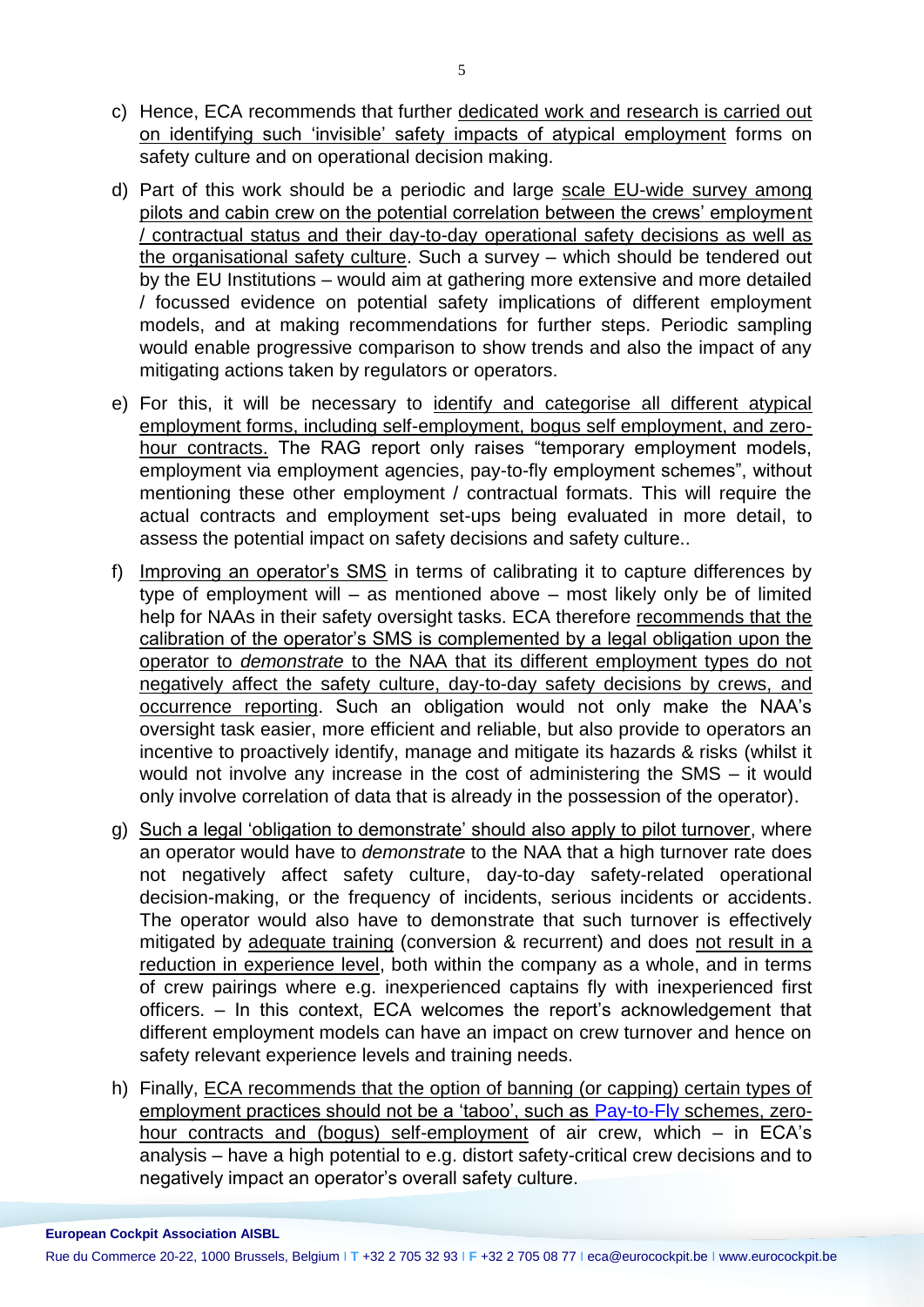ECA takes note of the WG's statement that "there is no evidence to this date that there is a direct link between different employment models and occurrence reporting." As explained above, occurrence reporting on its own may not be the best tool and indicator for capturing the 'safety commitment' of atypically employed air crew and/or the safety performance of an organisation.

# **Governance, Outsourcing, Ticket Sellers, Wet Leasing & Inter-Operability**

ECA welcomes the work carried out so far by the WG on this wide range of issues, as well as it initial recommendations.

In particular we welcome the recommendation to carry out more research into the increasingly complex governing structures of operators, including impacts on decision-making chains, the determination of the 'controlling mind' of the operator (incl. ticket sellers) and where actually the true governance takes place. One of the aims should be to create full transparency on these structures, including complex sub-contracting chains, wet-leasing, and employment / outsourcing practices and set-ups. In this context ECA recommends:

- $\triangleright$  There should be a legal requirement upon operators (and possibly their holding companies) to demonstrate to the NAA(s) that the particular business set-up chosen does not negatively impact upon the safety of the operations.
- $\triangleright$  There should be a legal requirement upon operators establishing a base (i.e. a permanent and durable establishment where crews and/or other support staff are employed, and from where crews habitually start and end their duties/series of duties and/or where aircraft habitually return before starting a new series of flights) to demonstrate to the 'host' authorities that
	- a) the country issuing the AOC has approved a plan for ensuring full regulatory compliance of its operations in that base, and
	- b) its activities originating from there comply with all local regulations (safety, incl. crew training/ proficiency checks, health & safety at workplace, social/employment, social security etc.).

As regards long-term wet-leasing between EU operators, ECA reminds that leasing arrangements were initially foreseen to enable operators to cater for unforeseen needs, and hence for a limited period of time until a more stable solution is found. The recent emergence of wet-leasing chains, whereby a chain of successive shortterm leases results *de facto* in long-term leasing arrangements – as a kind of integrated quasi-permanent part of the lessee's operation  $-$  is neither in line with the spirit of EU legislation (Reg. 1008/2008, although the 'unforeseen needs' requirement is not explicitly specified), nor is it helpful in terms of safety oversight. In fact, some operators are setting up such complex leasing and wet-leasing 'cascade' arrangements that only business lawyers are able to understand what is actually happening.

One such complex and in-transparent example is the Norwegian Long Haul (NLH): all aircraft were registered in Ireland, those operating on the Irish AOC (Norwegian Air International, NAI) could not fly to the US because of lack of US traffic permit,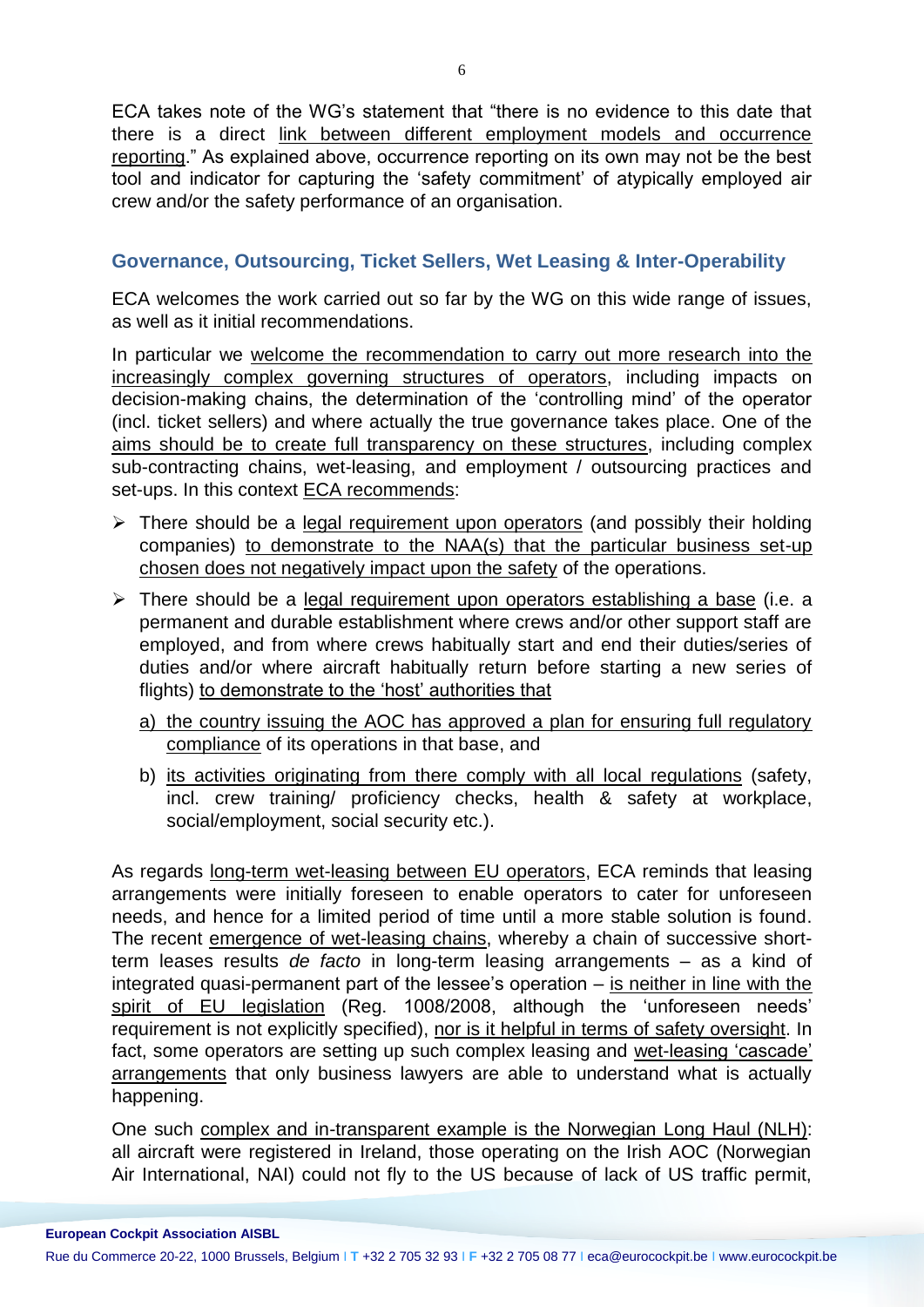whilst those wet leased back to the AOC in Norway could. Only one aircraft was kept on the Irish AOC and the rest placed at NLH AOC wet leased to Norwegian Air Shuttle (NAS) and later transferred to NAS AOC. Norway's law does not allow foreign registry on a Norwegian AOC after six months. Norwegian operated on this regulation and then applied for a 6 months extension of foreign registry which was granted (= 12 months). After the 12 months maximum period on foreign registry, the aircraft were moved from NHL to NAS. This 'paper exercise' was done to obtain another 12 months delay on the obligation to register the aircraft back on Norwegian registry. In fact, the structure is build on combination of leases and subleases with a mix of wet and dry lease agreements within the Norwegian company structure. The company acknowledged the reason for this, allowing it to use third country employees, in particular Thai cabin crew based in Bangkok. This combined with the pilots on Singaporean agency contacts, operating from and within the EU, raises questions about who is the lessor (e.g. is there a sub-lessor, and who is liable and who is performing the operational control?) and about oversight (as overseeing such a structure is becoming more difficult). The  $2^{nd}$  exemption from Norway's regulation will expire on 12 June for all aircraft, except for two newly arrived aircraft which will operate on an extension until they reach 12 months on Irish registry. This means that third country employees can operate on these two aircraft, but not the ones that will have to be transferred from Irish to Norway's registry in June. The combination of dry lease, sublease, wet-lease, mix of European and third country employees on several AOC's makes this operation far from transparent and reduces the authorities' ability to effective oversight.

Hence, while ECA welcomes the recommendations proposed by the WG on wetleasing, we question whether the EU regulator and Europe's safety oversight bodies should actually allow and/or encourage such complex and in-transparent leasing setups as well as quasi-permanent wet-leasing chains. While cooperative safety oversight is part of the answer, operators should be made to comply with the spirit of the related EU Regulation, and use wet-leasing to cater for unforeseen needs – which, by nature, will be of a limited period of time.

Finally, as regards Inter-operability, ECA is seriously concerned about the establishment and proliferation of 'virtual airlines', whereby a holding company 'streamlines' its operations across several AOC in different countries with unlimited flexibility to exchange and move aircraft and crew around. The legal, liability and oversight challenges are significant – as e.g. the OneAviation project shows – as are the challenges in terms of guaranteeing and managing the safety such highly volatile transnational and interwoven remote operations and crewing arrangements.

ECA strongly recommends that:

- a) EASA and the NAAs should be extremely 'conservative' when it comes to potentially facilitating such virtual airline inter-operability set-ups.
- b) Inter-operability set-ups should be subjected to a 'pressure test' to assess the real operational needs for an operator to go into this direction.
- c) NAAs cooperative oversight arrangements and capabilities should be demonstrated before any such project can be started, be it even on a trial basis;